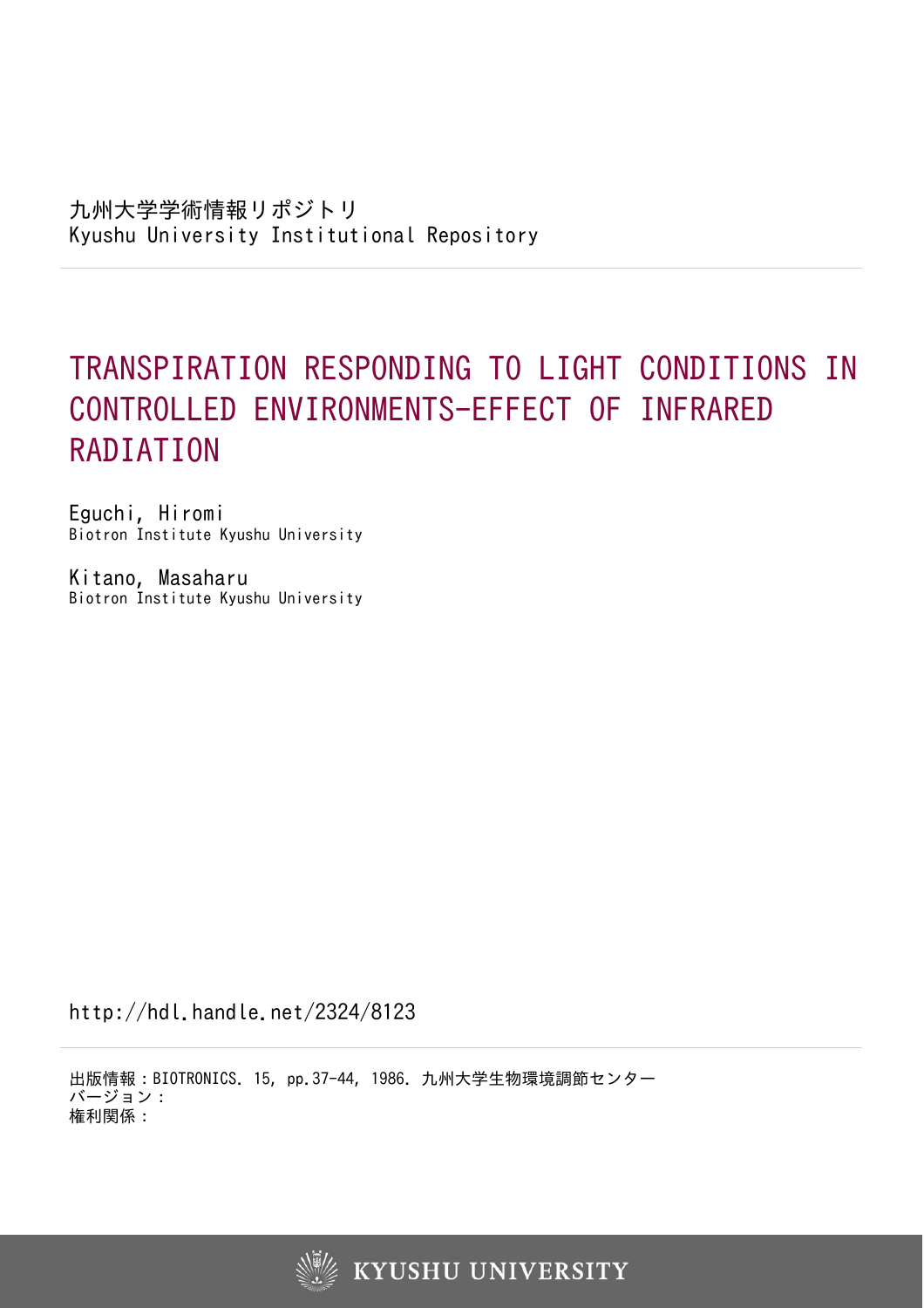# TRANSPIRATION RESPONDING TO LIGHT CONDITIONS IN CONTROLLED ENVIRONMENTS-EFFECT OF INFRARED RADIATION\*

# Hiromi EGUCHI and Masaharu KITANO

# Bio tron lnstitute, Kyushu University 12, Fukuoka 812, Japan

(Received October 8, 1986; accepted October 14, 1986)

EGUCHI H. and KITANO M. Transpiration responding to light conditions in controlled environments-Effect of infrared radiation. BIOTRONICS 15, 37-44, 1986. Transpiration rate (E), leaf conductance ( $C_{\text{L}}$ ), leaf temperature ( $T_{\text{L}}$ ) and vapor density difference ( $W_L-W_A$ ) between leaf and air in cucumber plants were examined in a phytotron glass room and a growth chamber under different light conditions. In the phytotron, intensity of solar radiation was variable ac cording to solar altitude and sky conditions, and E,  $T_L$  and  $W_L-W_A$  in the daytime varied with the intensities of the solar radiation:The respective eleva tions of E,  $T_L$  and  $W_L-W_A$  were remarkably higher on a fair day as compared with those on a rainy day. On the other hand,  $C_{\text{L}}$  in the daytime was kept almost constant even in variable intensities of solar radiation, and  $E$  in the daytime was linearly related to  $W_{\text{L}} - W_{\text{A}}$  which was responsible for evaporative demand against the plant. The same effects of the light condition on  $E$ ,  $C$ <sub>L</sub>,  $T_{\text{L}}$  and  $W_{\text{L}}-W_{\text{A}}$  were found in the growth chamber under two different artificial lights (metal halide lamps with heat absorbing filter and without the filter) which were set at equal PPFD but contained different intensities of infrared radiation, These results indicate that infrared radiation affects transpiration mainly through the physical process in vapor diffusion from leaf to air. Thus, the infrared radiation were responsible for the increase in evaporative demand against the plant by raising  $W_L-W_A$  which varied with  $T_L$  affected directly by the radiation.

Key words: *Cucumis sativus* L.; cucumber; transpiration; leaf conductance; leaf temperature; evaporative demand; solar radiation; artificial light; infrared radiation.

#### INTRODUCTION

 Phytotron glass rooms and artificial light growth chambers are widely used as a tool for analyses of plant responses to the environment  $(1, 4, 7-9, 11, 14, 19)$ , where air temperature and humidity are basal controlled factors. ln the phytotron glass room, solar radiation is variable according to the solar altitude and the sky con ditions. On the other hand, different kinds of lamps are used in the growth chambers

The article was presented at the '86 symposium in Japanese Society of Environment Control in Biology.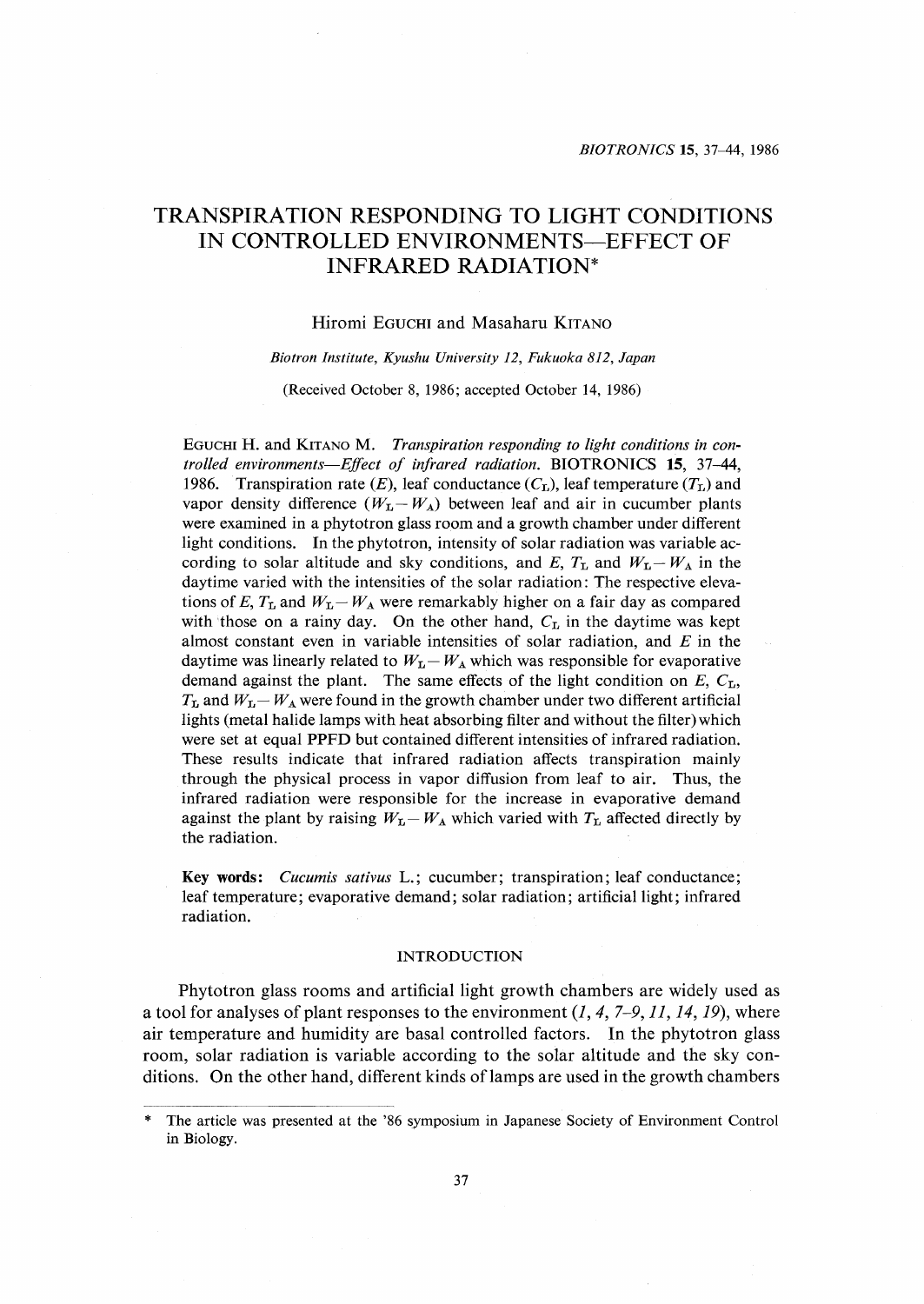# 38 H. EGUCHI and M. KITANO

and there are remarkable variations in intensity and quality of the artificial lights. In those facilities, various characteristics and aspects of plant growth have been found, and it appears conceivable that the light condition is one of the important factors bringing about the differences in plant growth under the controlled environ ment (2, 3, 6, 10, 13, 15, 17, 18, 21-23).

 The present paper deals with examination of transpiration in cucumber plants as affected by the lights in a phytotron glass room and a growth chamber.

# MATERIAL AND METHODS

 Cucumber plants (Cucumis sativus L. var. Hort. Chojitsu-Ochiai) were used in the experiments. The plants were potted in Vermiculite<sup>®</sup> moistened with nutrient solution and grown at air temperature of 23<sup>o</sup>C and relative humidity of 70 $\frac{9}{6}$  in a phototron glass room. ln the intact whole plant at 5 leaves stage, diurnal variations of transpiration rate  $(E, \text{mg cm}^{-2} \text{min}^{-1})$ , leaf conductance  $(C_L, \text{cm s}^{-1})$ , leaf temperature ( $T_L$ , °C), and vapor density difference ( $W_L - W_A$ , g m<sup>-3</sup>) between leaf and air were examined at air temperature of  $23^{\circ}$ C and relative humidity of  $70\%$  in the phytotron glass room and the artificial light growth Qhamber, where controlled air flowed up from the perforated floor with a velocity of 0.3 m s<sup>-1</sup>. E was measured by weighing the plant and pot in which the pot surface was sealed with polyethylene film to prevent the evaporation. For measuring  $T_L$ , T-thermocouples ( $\phi$  0.1 mm) were inserted into the intact 3rd leaf fixed horizontally.  $W_L - W_A$  was calculated by considering that the intercellular space in the leaf was saturated with water vapor.  $W_L - W_A$  is responsible for transpiration rate as expressed by Eq. (1), and  $C_L$  can be calculated by Eq. (2):

$$
E = \frac{6 \times 10^{-2} (W_{\rm L} - W_{\rm A})}{r_{\rm L} + r_{\rm A}}
$$
 (1)

$$
C_{\rm L} = \frac{1}{r_{\rm L} + r_{\rm A}} = \frac{E}{6 \times 10^{-2} (W_{\rm L} - W_{\rm A})}
$$
(2)

where  $W_L$ , vapor density in the intercellular space of leaf (g m<sup>-3</sup>);  $W_A$ , vapor density of ambient air (g m<sup>-3</sup>);  $r<sub>L</sub>$ , leaf (stomatal and cuticular) resistance to vapor diffusion (s cm<sup>-1</sup>);  $r_A$ , boundary layer resistance to vapor diffusion (s cm<sup>-1</sup>). Environmental factors of short wave radiant flux density  $(R<sub>S</sub>, mW cm<sup>-2</sup>)$ , ambient air temperature and relative humidity were measured by Eppley pyranometer, T-thermocouple and electric capacitance meter (HMP15, Vaisala, Oy), respectively.

#### RESULTS AND DISCUSSION

# Phytotron glass room

Figure 1 shows diurnal variations of E,  $C_L$ ,  $T_L$  and  $W_L - W_A$  in relation to  $R_S$ of solar radiation at air temperature of 23 $^{\circ}$ C and relative humidity of 70 $\%$  in the phytotron glass room on a fair day. E,  $T_L$  and  $W_L - W_A$  were almost constant in the nighttime. However in the daytime they varied with  $R<sub>S</sub>$  at higher elevations and reached to their maximum at about  $14:00: E$  at its maximum was about 10-fold

#### **BIOTRONICS**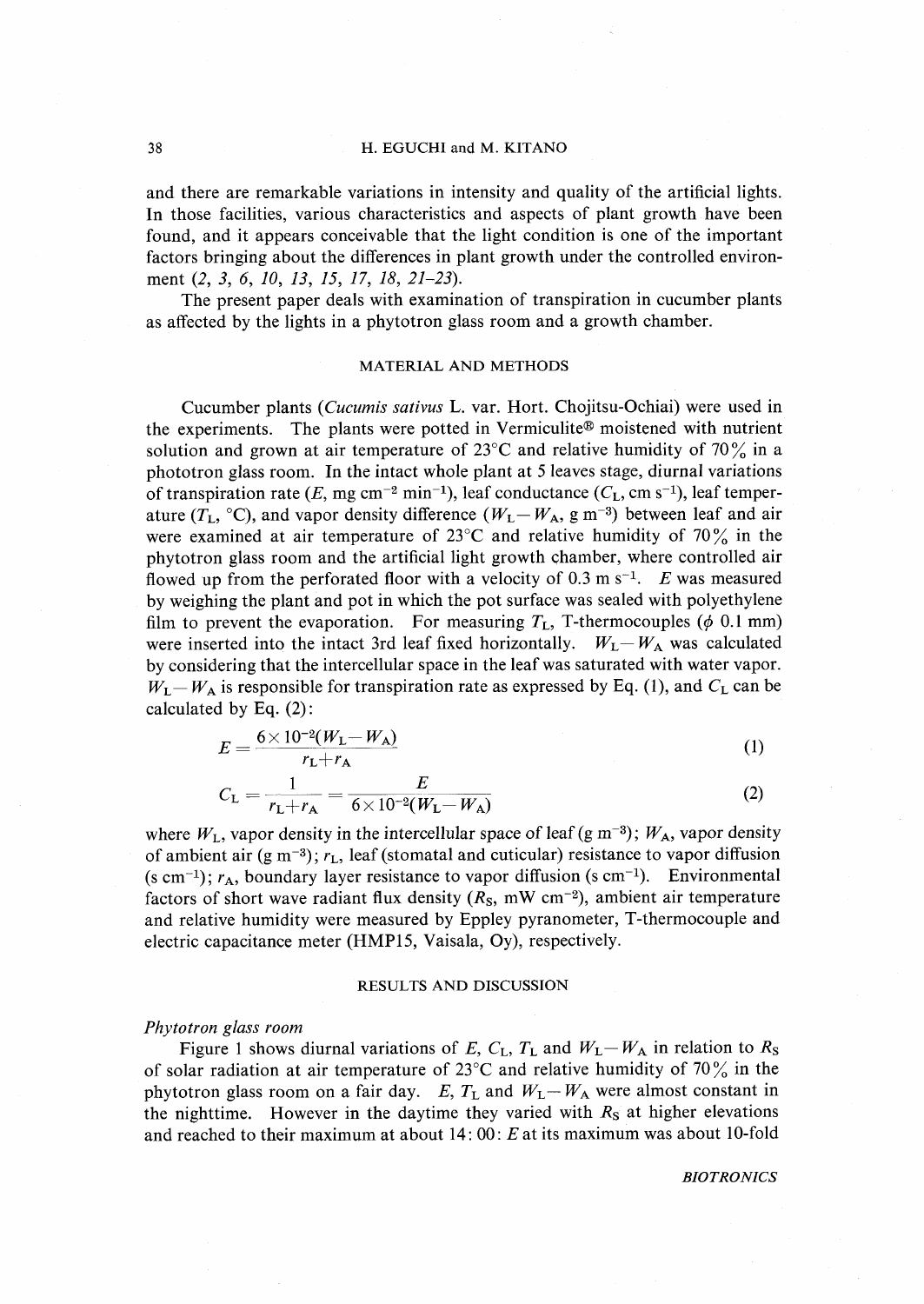#### **TRANSPIRATION AND LIGHTS**

higher than that in the nighttime. On the other hand,  $C_L$  started to increase before the sunrise and was kept at almost constant elevation of 0.45 cm  $s^{-1}$  even under variation of  $R_s$  in the daytime (7:00–16:00), and decreased before the sunset. Thus, the increase of stomatal aperture seems to be saturated already under lower light intensity at about 7:00. That is,  $r<sub>L</sub>$  in Eq. (1) was almost constant in the daytime  $(7:00-16:00)$  in addition to  $r_A$ . From this fact and Eq. (1), it could be suggested that the variation of E in the daytime depended on  $W_L - W_A$ .

Figure 2 shows diurnal variations of E,  $C_L$ ,  $T_L$  and  $W_L - W_A$  in relation to  $R_S$ in the phytotron glass room on a rainy day. Patterns of  $R_S$ ,  $E$ ,  $T_L$  and  $W_L-W_A$ in the daytime were remarkably different from those on the fair day.  $R<sub>S</sub>$  was extremely lower as compared with that on the fair day. E,  $T_L$  and  $W_L-W_A$  varied with  $R_S$  and was kept at the elevations lower than those on the fair day: E in the daytime on the rainy day was about one third of that on the fair day. On the other hand, patterns of  $C_L$  was approximately the same as that on the fair day, where  $C_L$ started to increase before the sunrise and was kept at almost the same elevation  $(0.45 \text{ cm s}^{-1})$  as that in the daytime  $(7:00-16:00)$  on the fair day.



Fig. 1. Diurnal variations of transpiration rate  $(E)$ , leaf conductance  $(C<sub>L</sub>)$ , leaf temperature  $(T_L)$ , vapor density difference  $(W_L - W_A)$  between leaf and air and short wave radiant flux density ( $R_s$ ) of solar radiation at air temperature of 23 $\degree$ C and relative humidity of  $70\%$  in the phytotron glass room on a fair day.



Fig. 2. Diurnal variations of transpiration rate  $(E)$ , leaf conductance  $(C_{\text{L}})$ , leaf temperature  $(T_L)$ , vapor density difference  $(W_L - W_A)$  between leaf and air and short wave radiant flux density ( $R_s$ ) of solar radiation at air temperature of 23<sup>o</sup>C and relative humidity of 70% in the phytotron glass room on a rainy day.

VOL. 15 (1986)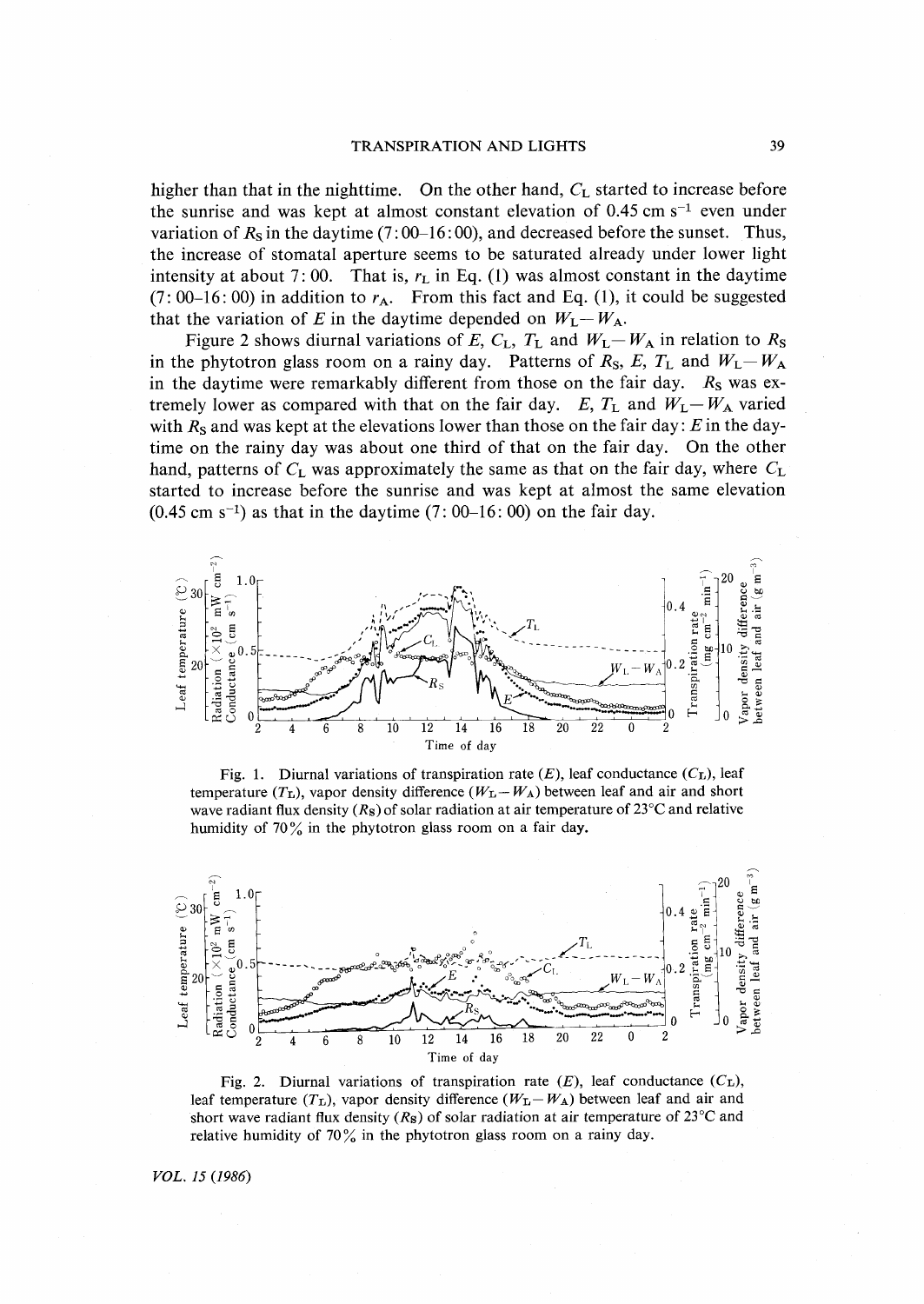

Fig. 3. Respective distributions of transpiration rate  $(E)$  on vapor density difference  $(W_L - W_A)$  between leaf and air in a phytotron glass room on a fair day (a) and a rainy day (b).

Figure 3 shows respective distributions of E on  $W_L - W_A$  on the fair day (a) and the rainy day (b). As expressed by Eq. (2), the ratio of E to  $W_L - W_A$  at each plot corresponded to each  $C_L$ . In the daytime (7:00–16:00) on both of the fair day and the rainy day, most of the data distributed around a straight line passing the origin (0) of the coordinates. That is, the relation between E and  $W_L - W_A$  appeared almost linear. From the fact that the ratios of E to  $W_L - W_A$  changed at the times around sunrise and sunset when  $W_L - W_A$  was almost constant, it could be estimated that stomatal movement is responsible for  $E$  at those times.

Thus, stomatal aperture in the cucumber leaf increased even under lower light intensities, but  $C_L$  was kept almost constant in the daytime without the influence of solar radiation. On the other hand, E in the daytime linearly related to  $W_L - W_A$ which varied with  $T_L$  affected directly by solar radiation. This fact suggests that the evaporative demand against the plant varies with the intensities of solar radiation.

# Artificial light growth chamber

E,  $C_{\rm L}$ ,  $T_{\rm L}$  and  $W_{\rm L} - W_{\rm A}$  were examined under the artificial light at PPFD of 45 nE cm<sup>-2</sup> s<sup>-1</sup> in photoperiod of 12 h (8:00-20:00), air temperature of 23<sup>o</sup>C and relative humidity of  $70\%$  in the growth chamber. Metal halide lamps (Yoko lamp, DR400, TOSHIBA CORPORATION) were used as the light source. This light source is widely used in growth chambers as its spectral distribution is suitable for plant growth. However, there is strong infrared radiation (thermal radiation) This infrared radiation can be removed which raises the temperature of plants. selectively by using a heat absorbing filter attached in front of each lamp. Figure 4 shows spectral transmittance of the heat absorbing (HA) filter (HG, Ohara Optical Glass Mfg. Co., Ltd.) used and spectral energy distributions of the metal halide (MH) lamps. By attaching the HA filter, most of the infrared radiation was removed, and PPFD was decreased to about  $85\%$ . So, light intensity in visible region was set at equal PPFD in the respective lights by adjusting the distance between the plant and the lamps.

**BIOTRONICS**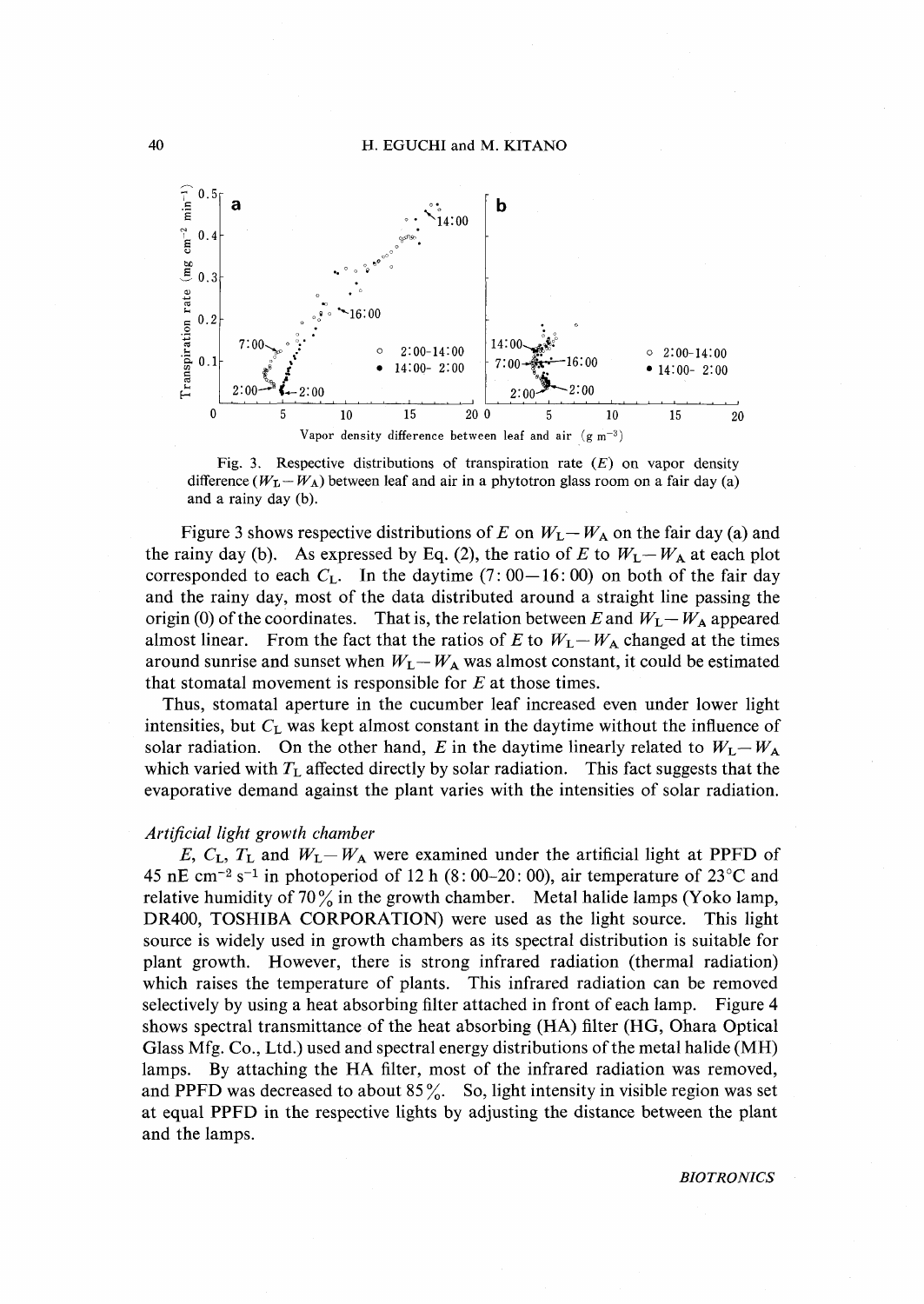

Fig. 4. Spectral transmittance of heat absorbing (HA) filter and spectral energy distributions of metal halide (MH) lamps.

Figures 5 and 6 show diurnal variations of E,  $C_L$ ,  $T_L$ ,  $W_L - W_A$  and  $R_S$  under the respective light conditions of MH lamps with HA filter and MH lamps without HA filter. By attaching HA filter (Fig. 5),  $R<sub>S</sub>$  was decreased to approximately half, and the rises in  $T_L$  and  $W_L - W_A$  by lighting were also decreased to approximately half of those under MH lamps without HA filter.  $E$  and  $C<sub>L</sub>$  started to increase gradually at 4:00 even in dark period and rapidly rose at the time of lighting  $(8:00)$  under both of the two light conditions. The elevation of E under MH lamps without HA filter was about 1.5-fold higher than that under MH lamps with HA filter. On the other hand, the elevations of  $C_{L}$  were almost the same (about 0.4  $\text{cm s}^{-1}$ ) under the both light conditions. This indicates that the infrared radiation strongly affects  $E$  but is not so responsible for  $C_L$ .

Figure 7 shows the distribution of E on  $W_L - W_A$  under both of the light conditions of MH lamps with HA filter and MH lamps without HA filter. Under both of the light conditions, most of the data in light period distributed around a straight line passing the origin  $(0)$ , and increase in E was approximately proportional



Fig. 5. Diurnal variations of transpiration rate  $(E)$ , leaf conductance  $(C_{L})$ , leaf temperature  $(T_L)$ , vapor density difference  $(W_L - W_A)$  between leaf and air and short wave radiant flux density  $(R<sub>s</sub>)$  under the light of metal halide lamps with heat absorbing filter at PPFD of 45 nE cm<sup>-2</sup> s<sup>-1</sup> in photoperiod of 12 h (8:00–20:00), air temperature of 23<sup>°</sup>C and relative humidity of 70 $\frac{9}{6}$  in the growth chamber.

VOL. 15 (1986)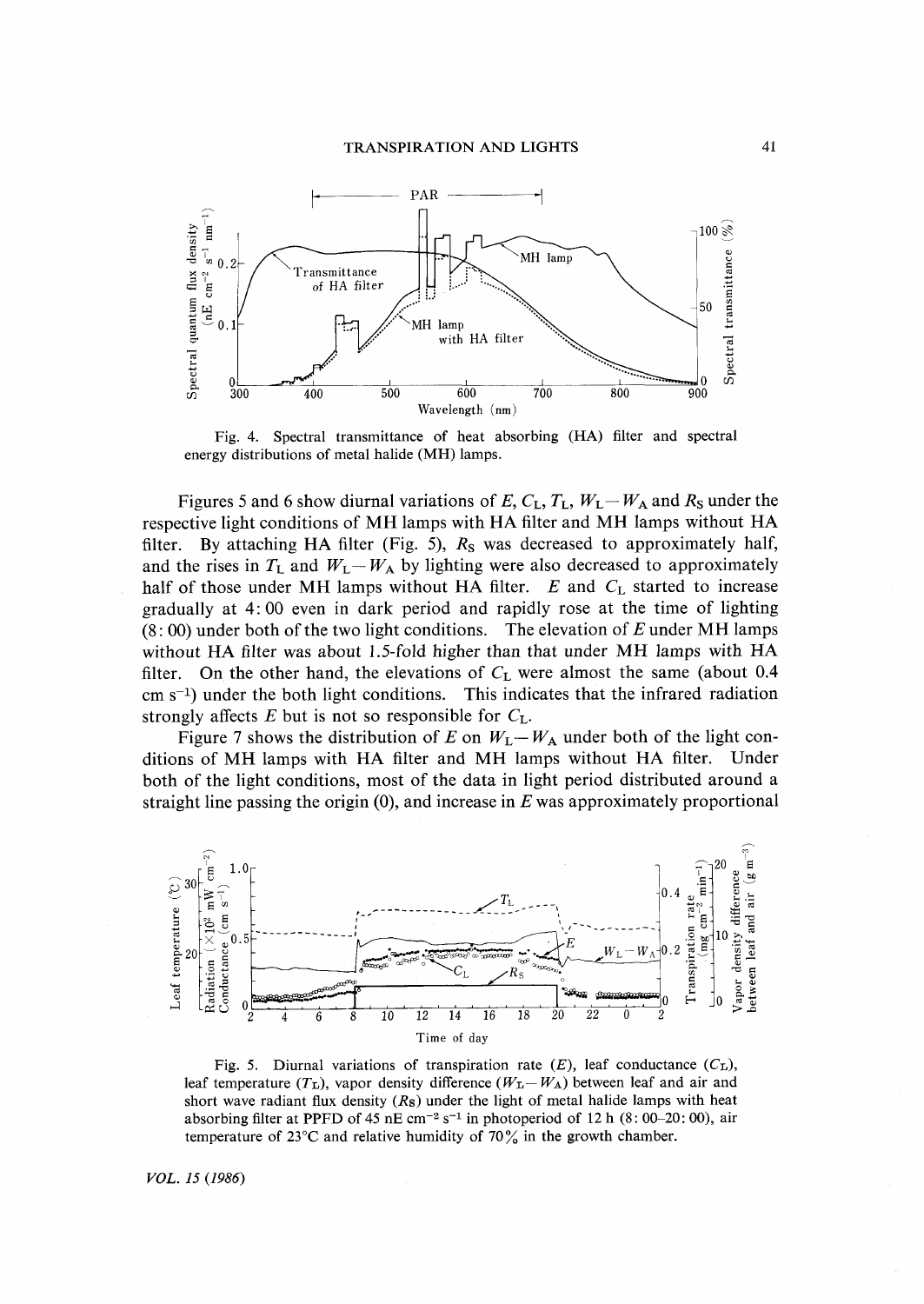

Fig. 6. Diurnal variations of transpiration rate  $(E)$ , leaf conductance  $(C_{L})$ , leaf temperature ( $T_L$ ), vapor density difference ( $W_L - W_A$ ) between leaf and air and short wave radiant flux density  $(R<sub>s</sub>)$  under the light of metal halide lamps without heat absorbing filter at PPFD of 45 nE cm<sup>-2</sup> s<sup>-1</sup> in photoperiod of 12 hr (8: 00–20: 00), air temperature of  $23^{\circ}$ C and relative humidity of 70% in the growth chamber.



Fig. 7. Distribution of transpiration rate (E) on vapor density difference ( $W_{\text{L}}$ - $W_A$ ) between leaf and air under both of the lights of metal halide lamps with heat absorbing filter ( $\triangle$ ) and metal halide lamps without heat absorbing filter ( $\bigcirc$ ).

to increase in  $W_L - W_A$ : E and  $W_L - W_A$  under MH lamps without HA filter was about 1.5-fold higher than those under MH lamps with HA filter. Thus, increase in  $T_L$  by infrared radiation caused the increase in  $W_L - W_A$  responsible for the evaporative demand against the plant, and  $E$  under MH lamps without HA filter was remarkably increased even when  $C_L$  was almost equal under both of the light conditions without influences of the infrared radiation. In long term experiments, HA filter was effective for healthy growth under the MH lamps used: The leaf color appeared pale at the edge in the case that HA filters were removed from MH lamps.

In general, many kinds of artificial light sources are used in the growth chambers, and there are distinct differences in spectral composition among the artificial lights. So, the light condition could not be specified for the plant growth, even if

**BIOTRONICS**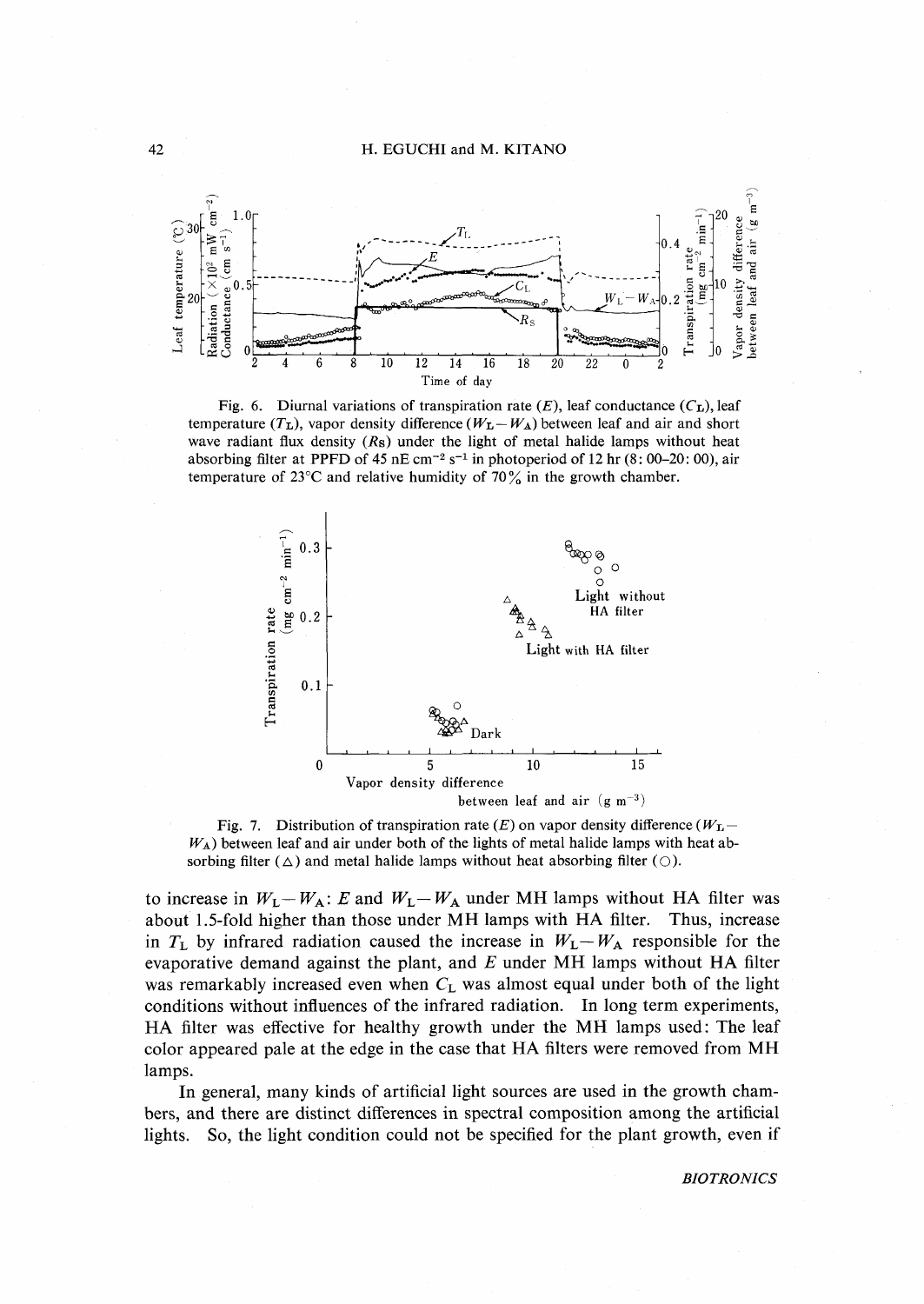the intensity of the artificial light is kept equal in visible light region (PAR). Tibbitts et al. (21) reported clear differences in plant growth under different artificial lights at equal PPFD. Matsui et al. (16) examined spectral dependence of leaf con ductance and transpiration rate in visible light region, Furthermore, the influences of infrared radiation on plant growth have been analyzed under various light condi tions  $(6, 13, 15, 17, 18)$ . It is known that the plant responds to spectral energy distribution in visible light region through various physiological processes  $(2, 3, 5, ...)$  $10, 12, 20, 22, 23$ . On the other hand, it could be conceivable from the results of this experiment that infrared radiation influences transpiration mainly through the physical process by temperature effect increasing evaporative demand against the plant, and the infrared radiation could be considered as one of the factors causing differences in plant growth under different artificial lights. From these viewpoints, it could be estimated that the artificial light should be identified for plant researches in wider wavelength regions containing infrared.

#### **REFERENCES**

- 1.Acock B.(1972) A prototype, airtight, daylit, contro11ed-environment cabinet and the rationale of its specification. Pages  $91-104$  in A. R. Rees, K. E. Cockshull, D. W. Hand and R. G. Hurd (eds) Crop Processes in Controlled Environments. Academic Press, New York.
- 2.Balegh S. E. and Biddulph O.(1970) The Photosynthetic action spectrum of the bean plant. Plant Physiol.  $46, 1-5$ .
- 3. Bickford E. D. and Dunn S. (1972) Effects of lamp spectral emission. Pages 116-138 in Lighting for Plant Growth. The Kent State University Press, Kent, Ohio.
- 4. Bickford E. D. and Dunn S. (1972) Phytotronics-growth room lighting. Pages 149-166 in Lighting for Plant Growth. The Kent State University Press, Kent, Ohio.
- 5. Brogårdh T. (1975) Regulation of transpiration in Avena. Responses to red and blue light steps. Physiol. Plant. 35, 303-309.
- 6. Deutch B. and Rasmussen O. (1974) Growth chamber illumination and photomorphogenetic efficacy. I. Physiological action of infrared radiation beyond 750 nm. Physiol. Plant 30, 64-71. 7. Downs R. J. (1980) Phytotrons. Bot. Rev. 46, 447-489.
- 8.Eguchi H., Kitano M. and Matsui T.(1984)'Direct digital control of air humidity for plant research. Biotronics 13, 29-38.
- 9. Eguchi H., Toh K., Kitano M. and Matsui T. (1985) Accurate and energy conservative growth chamber with time division PID control action. Biotronics  $14$ ,  $15-31$ .
- 10. Ishiguri Y., Oda Y. and Inada K. (1975) Spectral dependence of flowering in Lemna perpusilla and L. gibba. Plant Cell Physiol.  $16, 521-523$ .
- $11.$  Heathcote L., Bambridge K. R. and McLaren J. S. (1979) Specially constructed growth cabinet for simulation of the spectral photon distributions found under natural vegetation canopies. *J. Exp. Bot.* 30, 347-353.
- 12. Johnsson M., Issaias S., Brogårdh T. and Johnsson A. (1976) Rapid, blue-light-induced transpiration response restricted to plants with grass-like stomata. *Physiol. Plant.* 36, 229-232.
- 13.Leiser A. T., Leopold A. C. and Shelley A. L.(1960) Evaluation of light sources for plant growth. Plant Physiol.35,392-395.
- 14. Matsui T., Eguchi H., Hanami Y., Handa S. and Terajima T. (1972) A growth cabinet for the study on biotronics. I. Design and performance. Environ. Control in Biol. 9, 37-46.
- 15. Matsui T., Soejima Y. and Eguchi H. (1972) Biological analyses of light characteristics in the artificial light room (I) Growth analyses of spinach plant under several kinds of light conditions. Environ. Control in Biol. 10, 73-79.
- 16. Matsui T., Eguchi H. and Soejima Y.  $(1981)$  Evaluation of artificial light for plants on the basis of transpiration model. Environ. Control in Biol. 19, 25-34.

'VOL. 15 (1986)